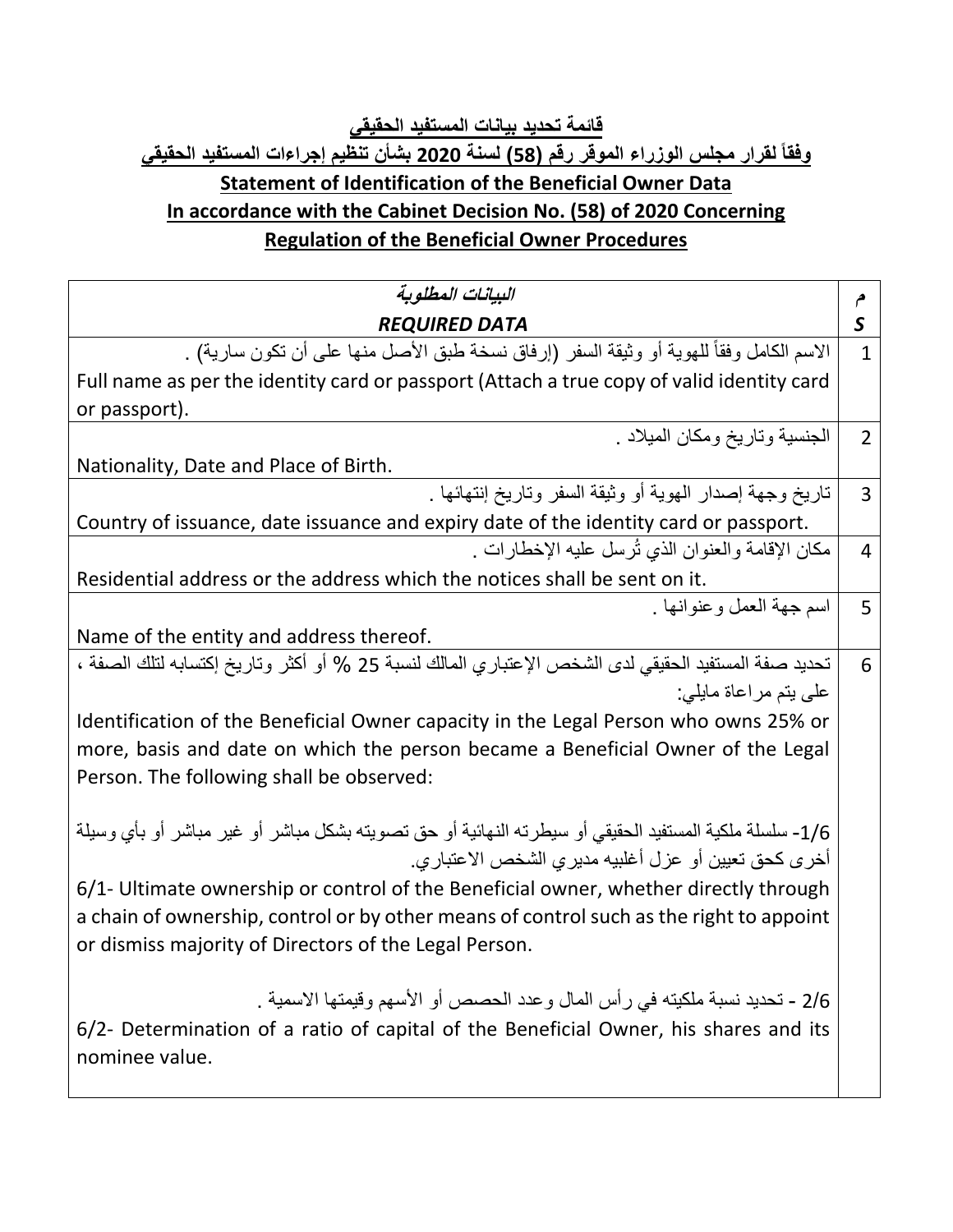| 3/6 - في حالة إشتراك المستفيد الحقيقي مع أكثر من شخص في إمتلاك أو السيطرة على نسبة من رأس المال       |   |
|-------------------------------------------------------------------------------------------------------|---|
| الشخص الاعتباري يتم إعتبار هم جميعاً مالكين ومتحكمين في هذه النسبة .                                  |   |
| 6/3- In the event if the Beneficial Owner and more natural persons jointly own or                     |   |
| control a ratio of capital in the Legal Person, all of them shall be deemed as jointly                |   |
| owners or controllers of such ratio.                                                                  |   |
| الإفصـاح عن عدد الأشخاص الإعتباريين الأخرين الذي يمتلك أو يدير أو يسيطر فيها المستفيد الحقيقي.        |   |
| Disclosure of the number of other legal persons which the Beneficial Owner owns,                      |   |
| manages or controls accordingly.                                                                      |   |
| في حالة إذا لم يتم تحديد أي شخص طبيعي على النحو الوارد أعلاه فيعتبر المستفيد الحقيقي هو الشخص الطبيعي | 8 |
| الذي يشغل منصب مسؤول الإدارة العليا أوالذي يمارس السيطرة على الشخص الإعتباري من خلال أي وسائل         |   |
| اخر ي كحق تعيين أو عزل أغلبية المديرين في الشخص الإعتبار ي .                                          |   |
| In the event if where no natural person is identified in accordance with the above-                   |   |
| mentioned, the natural person who holds the position of a higher management official                  |   |
| or who controls the Legal Person by other means of control such as the right to                       |   |
| appoint or dismiss majority of Directors of the Legal Person shall be deemed as the                   |   |
| Beneficial Owner.                                                                                     |   |

**مالحظة**: **يجب على الشخص اإلعتباري مراعاة ما يلي:**

- .1 تقديم البيانات الواردة أعاله الى المسجل خالل )60( يوما من تاريخ نشر القرار اومن تاريخ الترخيص او التسجيل .
- 2. المتطلبات الواردة في البند (1) من المادة (4) من القرار وذلك عند طلب التأسيس أو الترخيص أو التسجيل أو التجديد أو التعديل أو أي إجراءات إخرى يراها المسجل ضرورية لهذا الغرض .
- 3. في حالة تعديل أو تغيير أي من البيانات الواردة أعلاه فإنه يجب إخطار المسجل خلال 15 يوم من تاريخ التعديل أو التغيير .
- 4. تزويد المسجل باسم شخص طبيعي مقيم في الدولة مخولاً بالإفصـاح إلى المسجل عن جميع البيانات والمعلومات التي يتطلبها المرسوم بقانون رقم (20) لسنة 2018 أو لائحته التنفيذية رقم (10) لسنة 2019 ، وذكر عنوانه وبيانات الاتصال الخاصة به ونسخة من هويته أو وثيقة سفره السارية .

## **Note**:

The Legal Person has to observe the following:

1. Provide the Registrar with the above-mentioned data within (60) days of the promulgation date of this Decision or date of licensing or registration of the Legal Person.